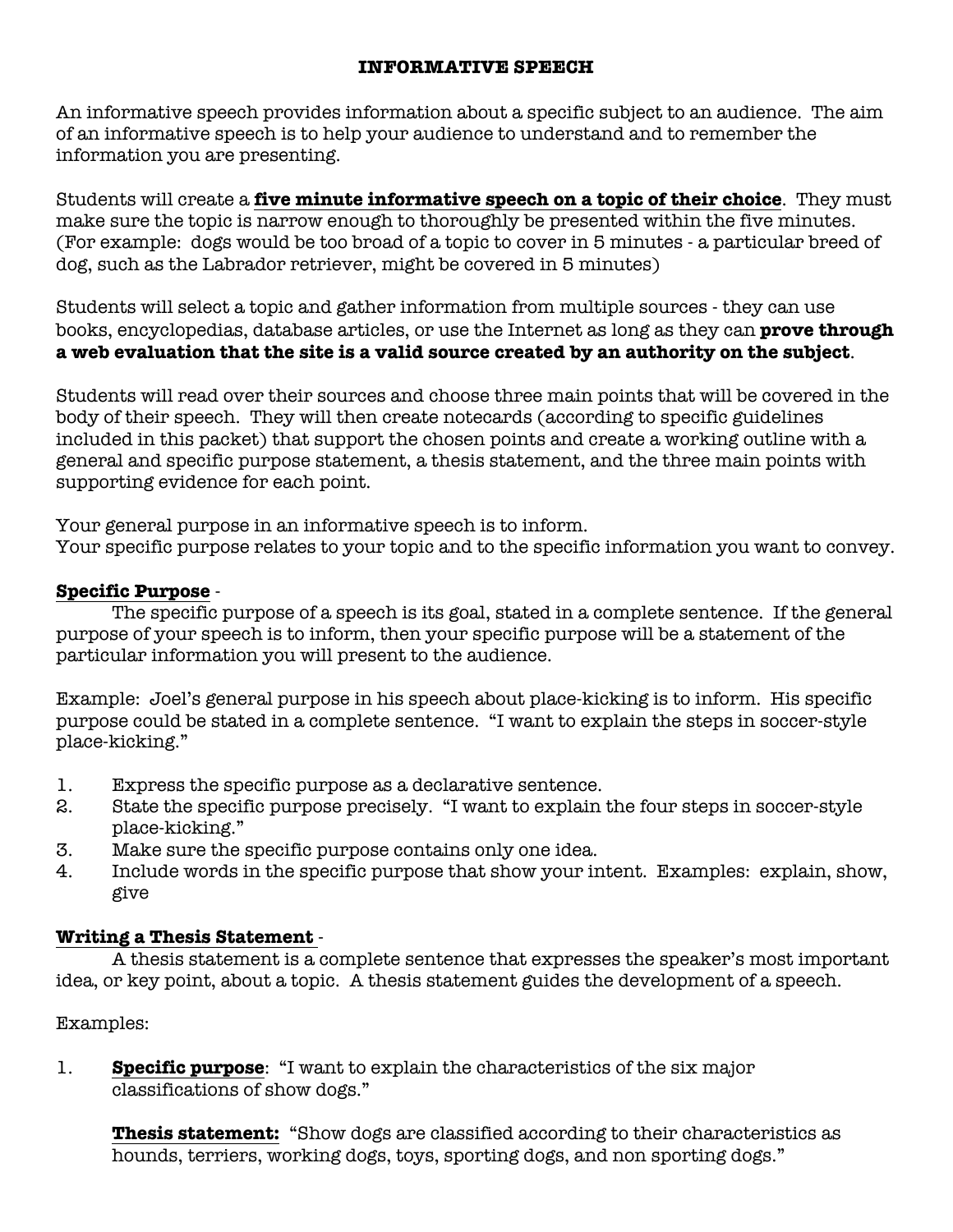2. **Specific purpose**: "I want to convince the class that they should read "To Kill a Mockingbird."

 **Thesis statement:** "To Kill a Mockingbird is an excellent book to read because it features interesting characters, thought-provoking issues, and an exciting plot."

If you already know a great deal about your topic, you can write your thesis statement at this stage of your planning. For most speeches, however, you will need to do some research first.

#### SAMPLE

Subject Area: football

Topic: place-kicking

Limited Topic: soccer-style place-kicking

General Purpose: to inform

Specific Purpose: I want to explain the four steps in soccer-style place-kicking.

Thesis Statement: The four steps in soccer-style place-kicking are to spot the ball, to mark off the steps, to approach the ball,, and to kick the ball.

#### Supporting Your Thesis Statement

You need to find information to support your main idea as expressed in your thesis statement. The types of details commonly used to support a thesis include facts, opinions, examples, illustrations, anecdotes, statistics, comparisons, definitions, descriptions, and quotations.

1) Facts and Opinions:

Statement of **fact** contain information that can be proved, or verified, by testing, by observing, or by consulting reference materials.

Statement of **opinion** expresses personal beliefs or attitudes. Such statements contain personal judgments, which include information that cannot be proved. In some situations, you may seek an expert opinion. An expert opinion is a statement of belief about a subject from a person who is recognized as an authority on that subject. For example, a rocket scientist could offer an expert opinion on space travel. Experts can also supply facts. For instance, a high school coach can report on how many college recruiters have visited players on the team.

#### 2) Examples and illustrations: An **example** is a single instance that supports or develops a statement. An **illustration** is a detailed example.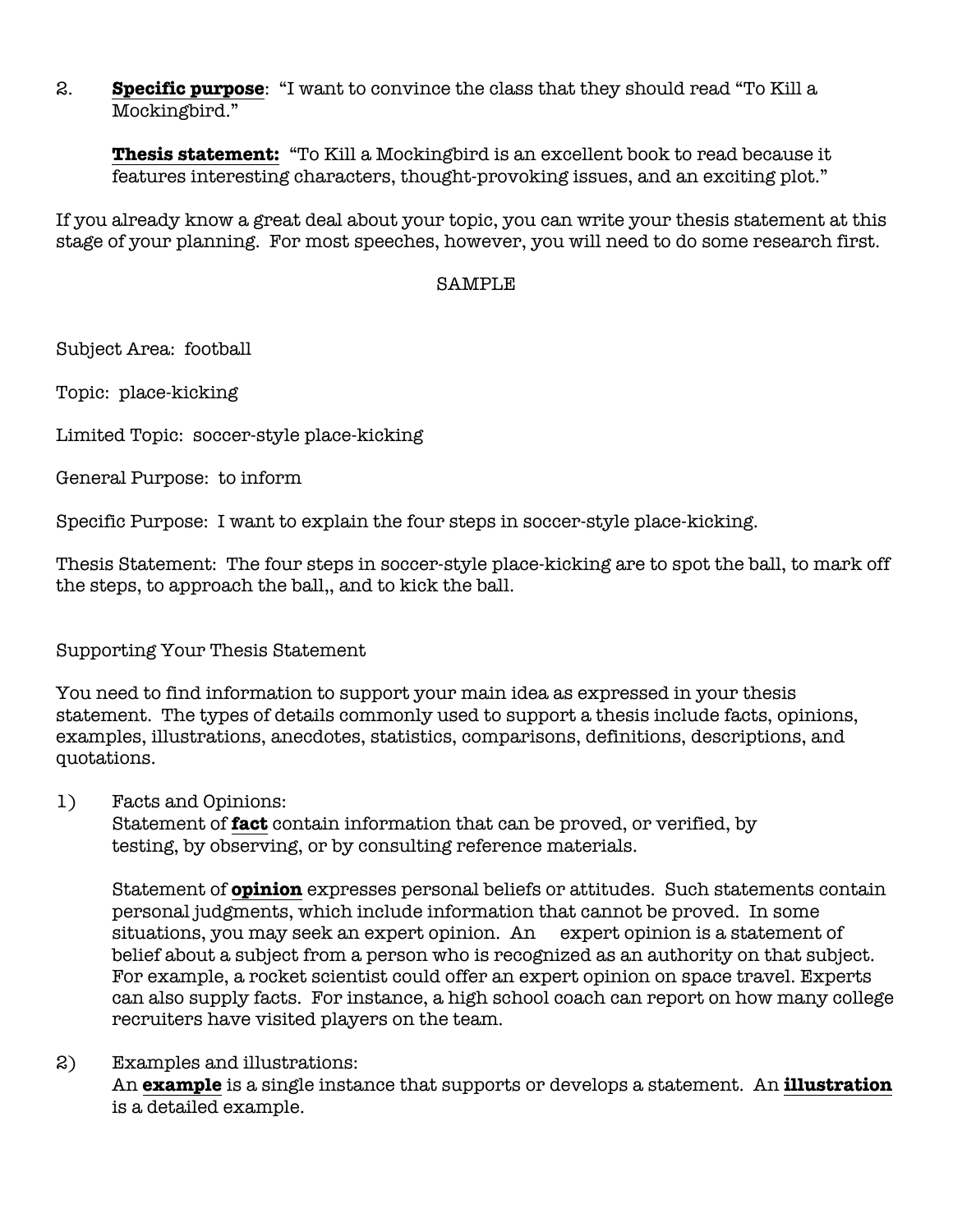# 3) Anecdotes:

**Anecdotes** are brief, often amusing, stories. The purpose of an anecdote is to give information in a form that an audience will remember. Because anecdotes are often entertaining, they can help make your speech more interesting and enjoyable as well as informative.

## 4) Statistics:

**Statistics** are numerical facts: "Only six out of every ten registered voters voted in the last school election" or "unemployment recently dropped 2 percent." Citing a few statistics may make your speech more informative, but giving too many statistics can be boring or distracting. Use statistics carefully to add interest or to emphasize a point.

#### 5) Comparisons:

A **comparison** is a statement that shows the similarities between people, places, things, events, or ideas. Comparisons help listeners relate new ideas to familiar concepts.

A **figurative comparison** imaginatively shows similarities between things that are essentially not alike. For example, you may say someone is "as slow as molasses in January" to point out that the person moves slowly.

A **literal comparison** shows the real similarities between things that are essentially alike. Example - "Tom runs slower than Jorge."

Occasionally, a comparison is phrased as a contrast, highlighting the differences between two things. For instance, you might say, "Unlike last year's ecology club, which consisted primarily of seniors, this year's club has mostly sophomores and juniors as members."

#### 6) Definitions:

A **definition** explains what a word or a concept means. You should define carefully any words or concepts your audience may not understand.

#### 7) Descriptions:

A **description** is a word picture of a person, place, thing, or event. Accurate descriptions help people in your audience form mental pictures that correspond to the actual thing described.

#### 8) Quotations:

A **quotation** expresses someone's exact words. Usually, you express your ideas in your own words. However, in some cases you will use a quotation to express the opinion of an authority or to include a particularly well stated idea. When you use quotations, you must give credit to the source from which the words were taken.

The more convincingly you can show your listeners that you know about your topic, the more likely they are to pay attention and to remember what you say.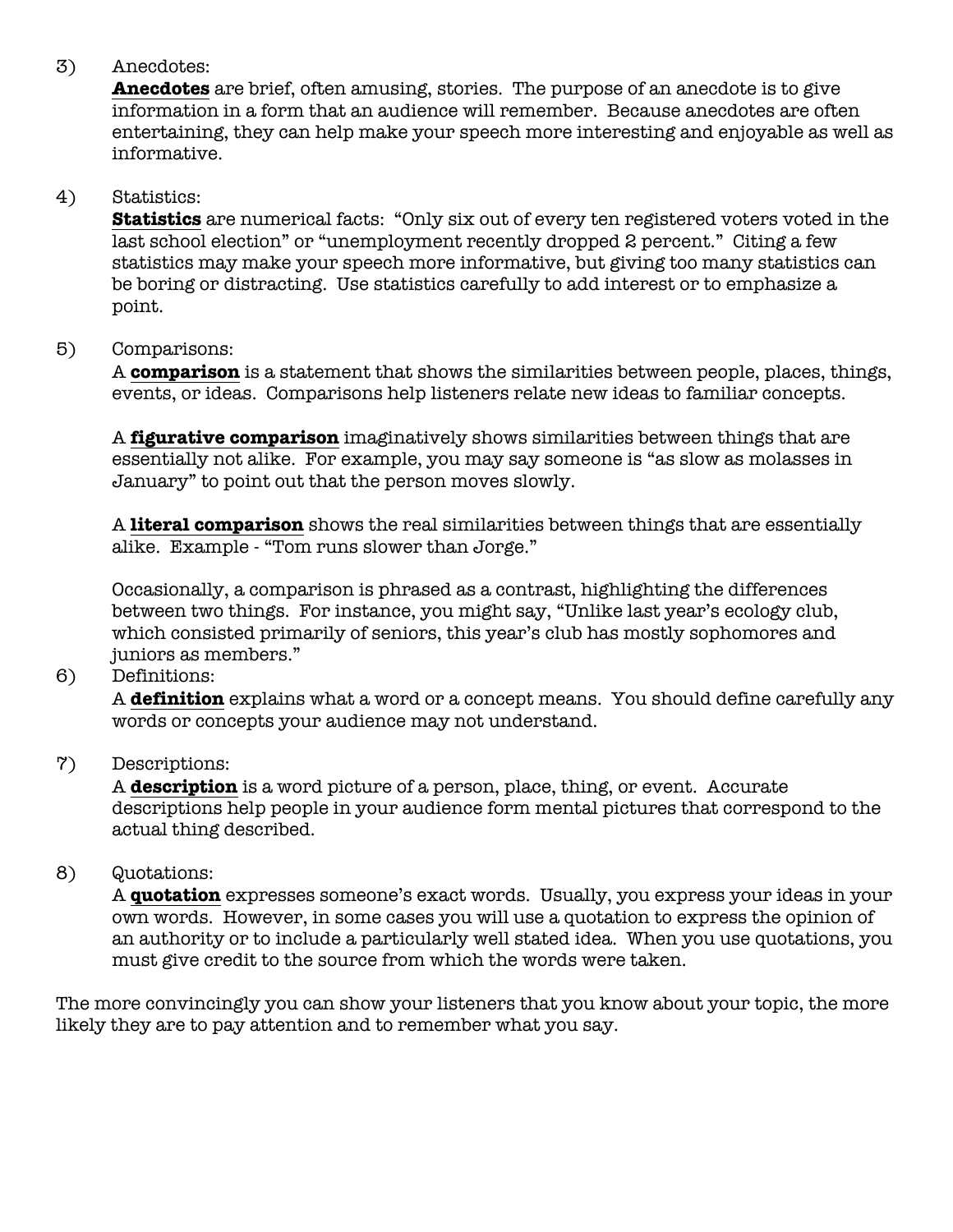The final step in preparing your material is to organize it. A well-organized speech has three parts: an introduction, a body, and a conclusion.

**Introduction:** gains the attention and the goodwill of the audience **Body:** presents the main points in an organized pattern and gives supporting information for the main points. **Conclusion:** emphasizes key idea or ideas of the speech and leaves the audience with greater interest in the topic.

#### **Planning the Introduction**

The beginning section of your speech is the introduction. An introduction can be as short as a few sentences and should usually be no longer than 10 percent of the speech. Length varies, depending on the topic, the audience's interest level, and the audience's knowledge about the subject.

An introduction serves three very important purposes. It should:

- 1) **get the attention of the audience** (sustained interest) you need to find a way to focus the audience's attention on the subject matter of your speech, then, when you get into the body of the speech, your audience will continue to listen.
- 2) **gain the goodwill of the audience** (audience's respect or positive feeling for the speaker as a person) - What you say in your opening remarks and the way in which you say it - your tone, your inflection, and other nonverbal signals are important. If your audience likes or trusts you, they will likely be willing to listen to what you have to say and to think about your message.
- 3) **develop the audience's interest in the topic of the speech** (involvement or concern your audience shows about your topic) - Include facts, examples, and other information that will hold your audience's attention.

You can use any of the common methods for beginning a speech - a startling statement, a question, a quotation, a story, or a personal reference - in an informative speech.

#### **Using transitional devices**

Transitional devices are bridges between ideas. They connect parts of a speech and help to emphasize the points you are making.

Example: Between the opening and the body of your speech about dogs being our best friends, you might say, "First, let's look at ways dogs help people." Between the first and second points you might say, "Now that we have seen examples of how dogs work with people, let's move on to our second point."

Transitional devices also help you emphasize ideas. For example, you might say, "Here is a point I want to stress," or "The key point here is . . ." Statements like these alert your audience to be prepared to hear information that you think is important.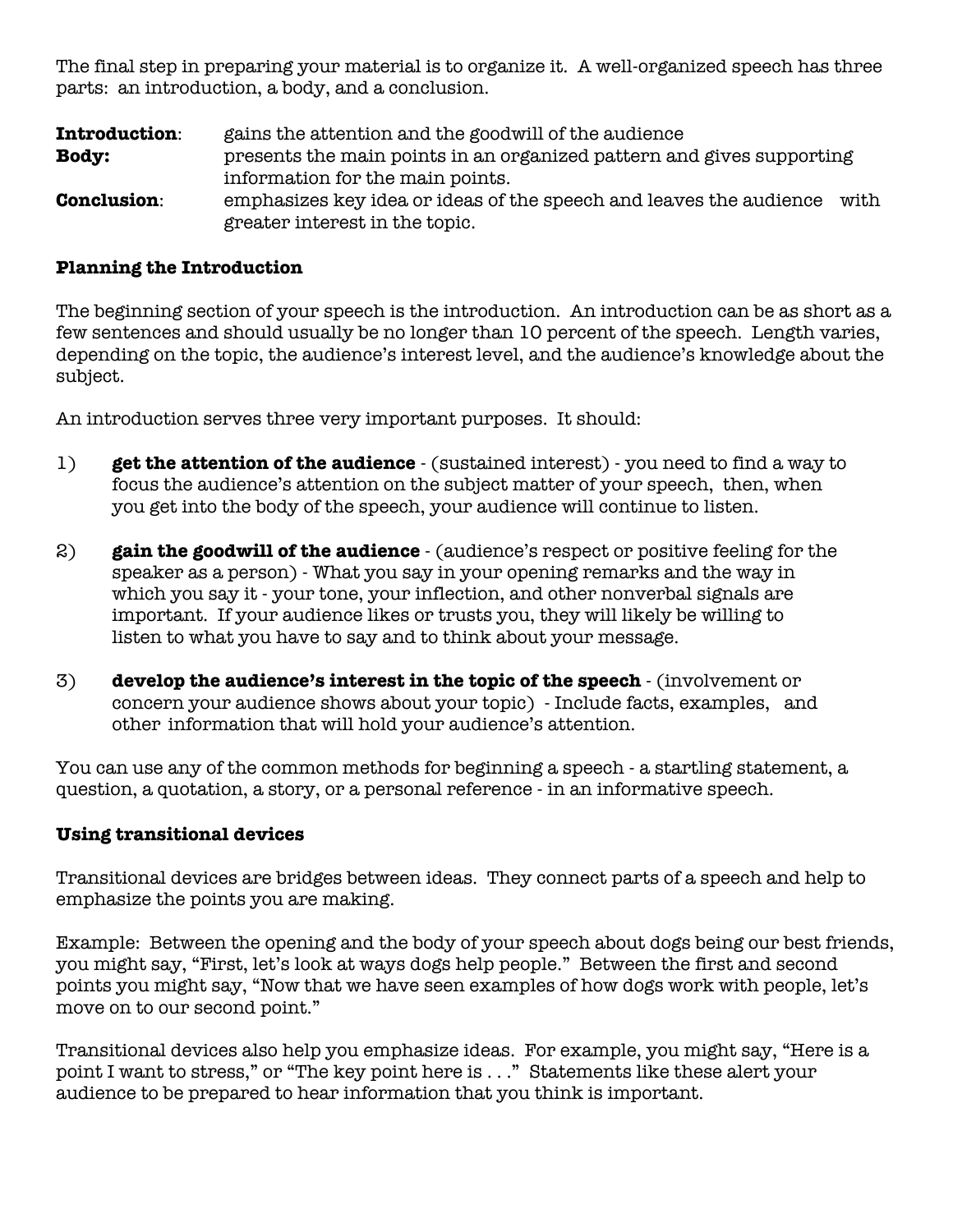**Audiovisual materials** are resources that a speaker uses to help listeners retain information.

They can:

- \*\*Save time in explanation
- \*\*Clarify a point
- \*\*Help an audience remember important material

Sometimes you can find audiovisual materials --such as charts, diagrams, photographs, audio, graphs, or maps - already prepared.

## **Organizing the Body of an Informative Speech**

The body of a speech is the portion in which the main points are developed. To organize the body of a speech, you will need to

- 1) determine the main points you want to stress
- 2) organize the main points in a consistent pattern the audience can follow
- 3) outline all the material you plan to use in the speech

Because the body of a speech contains the most important ideas that will be presented, many experienced speakers prepare it first. Then, after they know the development of the main ideas, they usually find the introduction and conclusion easier to prepare.

### **Determining the Main Points**

The main points of a speech are the major ideas under which the supporting information is organized. If you have composed a well-written specific purpose, then determining the main points of your speech should be fairly easy. The specific purpose or the thesis statement lead to the wording of the main points.

#### Example:

Specific Purpose: I want to explain the three ways that dogs have shown themselves to be our "best friends."

Thesis Statement: Dogs have earned their place as our "best friends" by working with people, by protecting people and their property, and by showing love and devotion to people.

#### Main Points:

- I. Dogs work with people.
- II. Dogs protect people and their property.
- III. Dogs show love and devotion to people.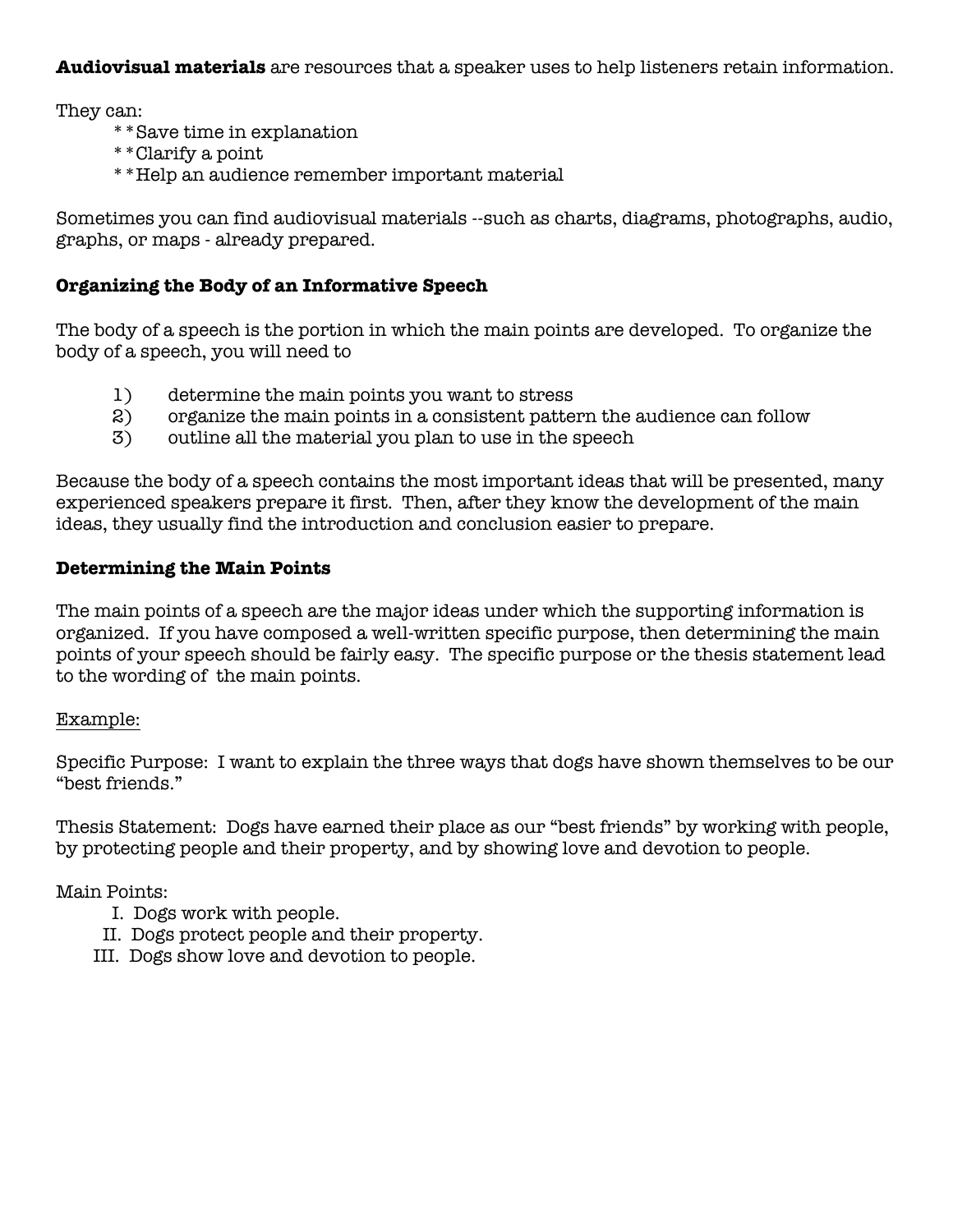The main points of your speech may be organized in any of a number of logical patterns. The three most common methods of arrangement are chronological order, spatial order, and topical order.

1) **Chronological Order** - arranges details or events according to the order in which they occurred in time. Chronological order is often useful for speeches that present a history of something. To make remembering easier for your audience, group the steps in chronological order under broad headings.

### Chronological Example:

Specific purpose: I want to explain the five stages in the evolution of the bicycle.

- I. The first stage is the origin.
- II. The second stage is the development of a steering device.
- III. The third stage is the attachment of pedals to the front wheel.
- IV. The fourth stage is the addition of chain drive.
- V. The fifth stage is the development of modern safety features.
- 2) **Topical Order** a topic is broken down into its parts and then arranged in an order determined by the speaker and stated in the specific purpose. This is the most common method for organizing speeches.

# Topical Order Example:

Specific purpose: I want to discuss three measures of the strength of the United States as a world power.

- I. One measure of U.S. strength is its natural resources.
- II. A second measure of U.S. strength is its military.
- III. A third measure of U.S. strength is its technology.
- 3) **Spatial Order** details are arranged according to their position in space. This arrangement is often used for descriptions.

# Spatial Order Example:

Specific purpose: I want to describe the three levels of the Community Center.

- I. The basement contains various recreational facilities.
- II. The main floor contains restaurants and administrative offices.
- III. The second floor contains an auditorium, smaller meeting rooms, and a banquet room.
- 4) **Climactic Order** arranges items according to their order of importance, usually starting with the least important item of information and ending with the item of information that is the most important.
- 5) **Cause-and-Effect Order** information is arranged to show causes or conditions and the effects or results of those causes or conditions.
- 6) **Comparison-and-contrast Order** items of information are arranged to show the similarities and differences between the items.